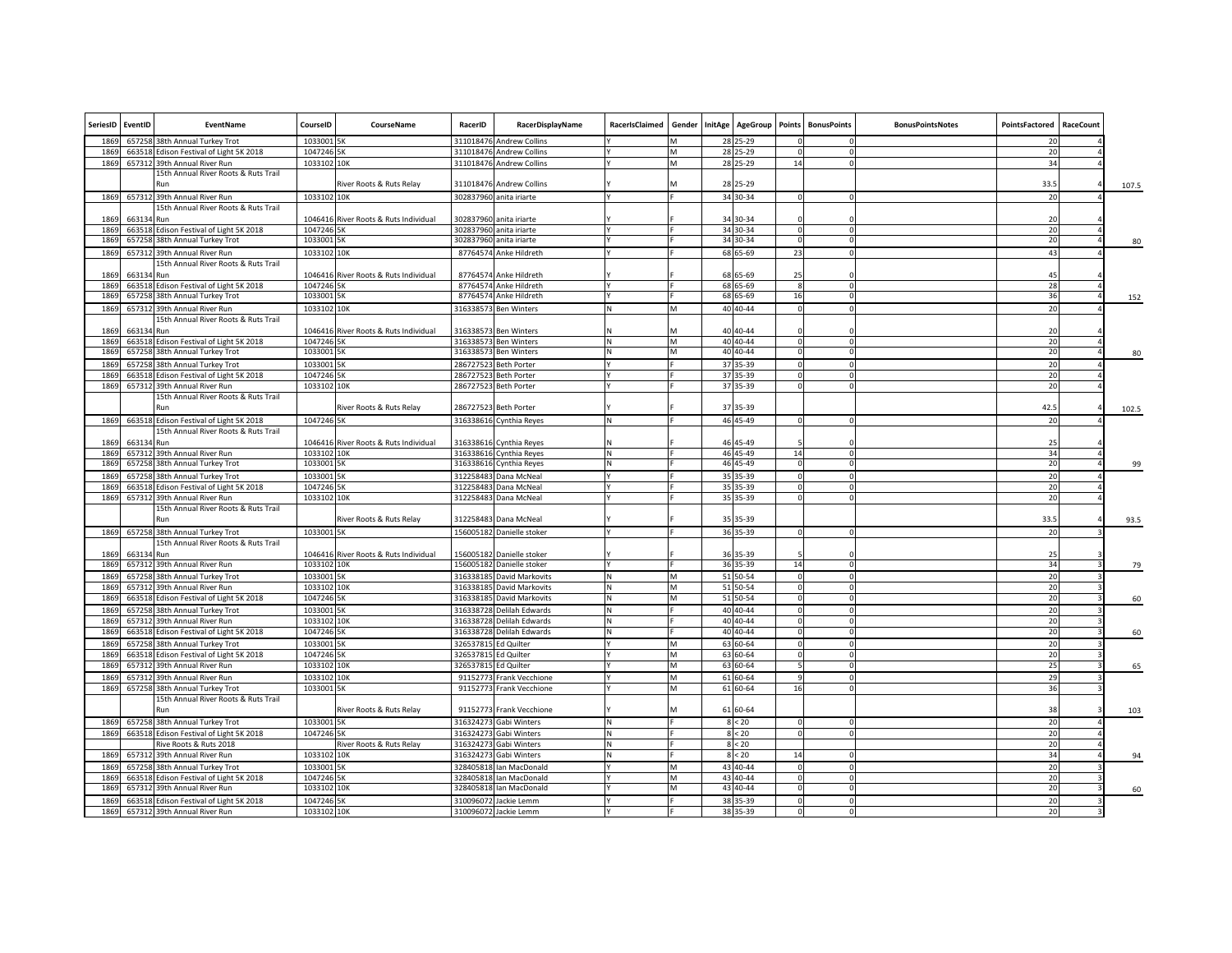|             |            | 15th Annual River Roots & Ruts Trail                           |                           |                                       |           |                                          |   |        |    |                      |                            |                                                |          |       |
|-------------|------------|----------------------------------------------------------------|---------------------------|---------------------------------------|-----------|------------------------------------------|---|--------|----|----------------------|----------------------------|------------------------------------------------|----------|-------|
| 1869        | 663134 Run |                                                                |                           | 1046416 River Roots & Ruts Individual |           | 310096072 Jackie Lemm                    |   |        |    | 38 35-39             |                            |                                                | 20       | 60    |
| 186         | 657312     | 39th Annual River Run                                          | 1033102 10K               |                                       | 316324465 | Jared Kish                               |   | M      |    | 12 < 20              |                            |                                                | 29       |       |
| 1869        |            | 657258 38th Annual Turkey Trot                                 | 1033001 5K                |                                       | 316324465 | Jared Kish                               |   | M      |    | 12 < 20              |                            |                                                | 20       |       |
|             |            | River Roots & Ruts 2018                                        |                           | River Roots & Ruts Relay              | 316324465 | Jared Kish                               |   | М      | 12 |                      |                            |                                                | 20       | 69    |
| 1869        |            | 657258 38th Annual Turkey Trot                                 | 1033001                   | <b>5K</b>                             | 32798661  | Jeff East                                |   | M      |    | 44 40-44             | 12                         |                                                | 32       |       |
| 1869        |            | 663518 Edison Festival of Light 5K 2018                        | 1047246 5K                |                                       | 327986616 | Jeff East                                |   | M      |    | 44 40-44             | 20                         |                                                | 40       |       |
|             |            | 15th Annual River Roots & Ruts Trail                           |                           |                                       |           |                                          |   |        |    |                      |                            |                                                |          |       |
| 1869        | 663134 Run |                                                                |                           | 1046416 River Roots & Ruts Individual | 327986616 | Jeff East                                |   | M      |    | 44 40-44             | 25                         |                                                | 45       | 117   |
|             |            | 15th Annual River Roots & Ruts Trail                           |                           |                                       |           |                                          |   |        |    |                      |                            |                                                |          |       |
| 1869        | 663134 Run |                                                                |                           | 1046416 River Roots & Ruts Individual |           | 10319247 Jeffrey Wingenroth              |   |        |    | 62 60-64             | 20                         |                                                | 40       |       |
| 1869        |            | 657312 39th Annual River Run                                   | 1033102 10K               |                                       |           | 10319247 Jeffrey Wingenroth              |   | M      |    | 62 60-64             | 14                         |                                                | 34       |       |
| 1869        |            | 663518 Edison Festival of Light 5K 2018                        | 1047246 5K                |                                       |           | 10319247 Jeffrey Wingenroth              |   | M      |    | 62 60-64             | 16                         |                                                | 36       | 110   |
| 1869        |            | 657258 38th Annual Turkey Trot                                 | 1033001 5K                |                                       | 285410656 | Jessica OKeefe                           |   |        |    | 46 45-49             |                            |                                                | 20       |       |
|             |            | 15th Annual River Roots & Ruts Trail                           |                           |                                       |           |                                          |   |        |    |                      |                            |                                                |          |       |
| 1869        | 663134 Run |                                                                |                           | 1046416 River Roots & Ruts Individual | 285410656 | Jessica OKeefe                           |   |        |    | 46 45-49             |                            |                                                | 20       |       |
| 186         |            | 657312 39th Annual River Run                                   | 1033102 10K               |                                       | 285410656 | Jessica OKeefe                           |   |        |    | 46 45-49             |                            |                                                | 20       | 60    |
| 1869        |            | 657258 38th Annual Turkey Trot                                 | 1033001 5K                |                                       | 323797442 | John Spotts                              |   | M      |    | 64 60-64             |                            |                                                | 20       |       |
| 1869        |            | 663518 Edison Festival of Light 5K 2018                        | 1047246 5K                |                                       | 323797442 | John Spotts                              |   | M      |    | 64 60-64             |                            |                                                | 20       |       |
|             |            | 15th Annual River Roots & Ruts Trail                           |                           |                                       |           |                                          |   |        |    |                      |                            |                                                |          |       |
| 1869        | 663134 Run |                                                                |                           | 1046416 River Roots & Ruts Individual | 323797442 | John Spotts                              |   | м      |    | 64 60-64             |                            |                                                | 20       | 60    |
| 1869        |            | 657258 38th Annual Turkey Trot                                 | 1033001 5K                |                                       | 138528994 | Jordan Mahan                             |   | M      |    | 31 30-34             | 16                         |                                                | 36       |       |
| 1869        |            | 663518 Edison Festival of Light 5K 2018                        | 1047246 5K                |                                       |           | 138528994 Jordan Mahan                   |   | M      |    | 31 30-34             | 16<br>$\Omega$             |                                                | 36       |       |
| 1869        | 663134 Run | 15th Annual River Roots & Ruts Trail                           |                           |                                       |           | 138528994 Jordan Mahan                   |   |        |    | 31 30-34             | 75                         |                                                | 95       |       |
|             |            |                                                                |                           | 1046416 River Roots & Ruts Individual |           |                                          |   | M      |    | 40 40 - 44           |                            |                                                |          | 167   |
| 1869        |            | 663518 Edison Festival of Light 5K 2018                        | 1047246 5K                |                                       |           | 316338472 Karl Lemm                      | N |        |    | 40 40 - 44           | $\Omega$<br>$\Omega$       |                                                | 20       |       |
| 1869        |            | 657312 39th Annual River Run                                   | 1033102 10K               |                                       |           | 316338472 Karl Lemm                      |   | M      |    |                      |                            |                                                | 20       |       |
| 1869        | 663134 Run | 15th Annual River Roots & Ruts Trail                           |                           | 1046416 River Roots & Ruts Individual |           | 316338472 Karl Lemm                      |   |        |    | 40 40 - 44           |                            |                                                | 20       |       |
| 1869        |            | 657258 38th Annual Turkey Trot                                 | 1033001 5K                |                                       |           | 316338472 Karl Lemm                      |   | М      |    | 40 40 - 44           | $\mathbf 0$<br>$\Omega$    |                                                | 20       | 80    |
| 186         | 657258     | 38th Annual Turkey Trot                                        | 1033001 5K                |                                       |           | 303271114 Katie Avery                    |   |        |    | 22 20-24             | 16                         |                                                | 36       |       |
| 186         |            | 663518 Edison Festival of Light 5K 2018                        | 1047246 5K                |                                       | 303271114 | Katie Avery                              |   |        |    | 22 20-24             | 20                         |                                                | 40       |       |
| 1869        | 657312     | 39th Annual River Run                                          | 1033102 10K               |                                       |           | 303271114 Katie Avery                    |   |        |    | 22 20-24             | 59                         |                                                | 79       | 155   |
|             |            |                                                                |                           |                                       |           |                                          |   |        |    |                      |                            |                                                |          |       |
|             |            |                                                                |                           |                                       |           |                                          |   |        |    |                      |                            |                                                |          |       |
| 186         | 657258     | 38th Annual Turkey Trot                                        | 1033001 5K                |                                       | 316338108 | Kim Southworth                           |   |        |    | 61 60-64             | 20                         | 20 Volunteer Points                            | 40       |       |
| 1869        |            | 657312 39th Annual River Run                                   | 1033102 10K               |                                       | 316338108 | Kim Southworth                           |   |        |    | 61 60-64             | 20                         | 20 Volunteer points                            | 40       |       |
|             |            |                                                                |                           |                                       |           |                                          |   |        |    |                      |                            | <b>Jolunteer points for Edison &amp; River</b> |          |       |
| 186         |            | 663518 Edison Festival of Light 5K 2018                        | 1047246 5K                |                                       |           | 316338108 Kim Southworth                 |   |        |    | 61 60-64             | 40                         | 40 Roots & Ruts                                | 60       | 140   |
| 186         |            | 657258 38th Annual Turkey Trot                                 | 1033001 5K                |                                       |           | 316338120 Leonard Terry                  |   | M<br>м |    | 67 65-69             | $\Omega$                   |                                                | 24       |       |
| 1869<br>186 |            | 657312 39th Annual River Run                                   | 1033102 10K<br>1047246 5K |                                       | 316338120 | 316338120 Leonard Terry<br>Leonard Terry |   | м      |    | 67 65-69<br>67 65-69 | 23<br>$\Omega$<br>$\Omega$ |                                                | 43<br>20 |       |
|             |            | 663518 Edison Festival of Light 5K 2018                        |                           |                                       |           |                                          |   |        |    |                      |                            |                                                |          | 87    |
| 1869        |            | 663518 Edison Festival of Light 5K 2018                        | 1047246 5K                |                                       | 317822401 | Lisa Roeth                               |   |        |    | 53 50-54             | 16                         |                                                | 36       |       |
| 1869        | 663134 Run | 15th Annual River Roots & Ruts Trail                           |                           |                                       |           |                                          |   |        |    |                      |                            |                                                | 45       |       |
|             |            |                                                                |                           | 1046416 River Roots & Ruts Individual | 317822401 | Lisa Roeth                               |   |        |    | 53 50-54             | 25                         |                                                |          |       |
| 186<br>186  |            | 657312 39th Annual River Run<br>657258 38th Annual Turkey Trot | 1033102 10K<br>1033001 5K |                                       | 317822401 | 317822401 Lisa Roeth<br>Lisa Roeth       |   |        |    | 53 50-54<br>53 50-54 | 23                         |                                                | 43<br>28 |       |
| 186         | 657258     | 38th Annual Turkey Trot                                        | 1033001 5K                |                                       | 75950242  | Lou Marjon                               |   | M      |    | 72 70-74             | 16                         |                                                | 36       | 152   |
|             |            | 15th Annual River Roots & Ruts Trail                           |                           |                                       |           |                                          |   |        |    |                      |                            |                                                |          |       |
| 1869        | 663134 Run |                                                                |                           | 1046416 River Roots & Ruts Individual |           | 75950242 Lou Marjon                      |   |        |    | 72 70-74             | -15                        |                                                | 35       |       |
| 1869        |            | 663518 Edison Festival of Light 5K 2018                        | 1047246 5K                |                                       |           | 75950242 Lou Marjon                      |   | М      |    | 72 70-74             | $\mathbf 0$<br>-8          |                                                | 28       | 99    |
| 186         | 657258     | 38th Annual Turkey Trot                                        | 1033001 5K                |                                       | 316324792 | Lucas Lemm                               |   | M      |    | < 20                 |                            |                                                | 20       |       |
| 1869        |            | 657312 39th Annual River Run                                   | 1033102 10K               |                                       |           | 316324792 Lucas Lemm                     |   | M      |    | < 20                 |                            |                                                | 25       |       |
| 1869        |            | 663518 Edison Festival of Light 5K 2018                        | 1047246 5K                |                                       |           | 316324792 Lucas Lemm                     |   | M      |    | $< 20$               | $\Omega$                   |                                                | 20       |       |
|             |            | 15th Annual River Roots & Ruts Trail                           |                           |                                       |           |                                          |   |        |    |                      |                            |                                                |          |       |
|             |            | lun                                                            |                           | River Roots & Ruts Relay              |           |                                          |   | м      |    | < 20                 |                            |                                                | 42.5     | 107.5 |
| 1869        |            | 657258 38th Annual Turkey Trot                                 | 1033001 5K                |                                       |           | 318942646 Mariann Griffin                |   |        |    | 65 65-69             | 20                         | 20 Volunteer points                            | 40       |       |
| 1869        |            | 657312 39th Annual River Run                                   | 1033102 10K               |                                       |           | 318942646 Mariann Griffin                |   |        |    | 65 65-69             | 20                         | 20 Volunteer Points                            | 40       |       |
|             |            |                                                                |                           |                                       |           |                                          |   |        |    |                      |                            | <b>Volunteer points for Edison &amp; River</b> |          |       |
| 1869        |            | 663518 Edison Festival of Light 5K 2018                        | 1047246 5K                |                                       |           | 318942646 Mariann Griffin                |   |        |    | 65 65-69             | 40                         | 40 Roots & Ruts                                | 60       | 140   |
| 1869        |            | 657258 38th Annual Turkey Trot                                 | 1033001 5K                |                                       |           | 288002846 Mary Donnelly                  |   |        |    | 45 45-49             |                            |                                                | 20       |       |
| 1869        |            | 657312 39th Annual River Run                                   | 1033102 10K               |                                       | 288002846 | Mary Donnelly                            |   |        |    | 45 45-49             | 23                         |                                                | 43       |       |
| 186         |            | 663518 Edison Festival of Light 5K 2018                        | 1047246 5K                |                                       |           | 288002846 Mary Donnelly                  |   |        |    | 45 45 - 49           |                            |                                                | 20       | 83    |
| 1869        | 657312     | 39th Annual River Run                                          | 1033102 10K               |                                       | 317977383 | Mason Graham                             |   | M      |    | 55 55-59             | $\Omega$<br>$\Omega$       |                                                | 20       |       |
| 1869        | 663134 Run | 15th Annual River Roots & Ruts Trail                           |                           | 1046416 River Roots & Ruts Individual |           | 317977383 Mason Graham                   |   | м      |    | 55 55-59             |                            |                                                | 20       |       |